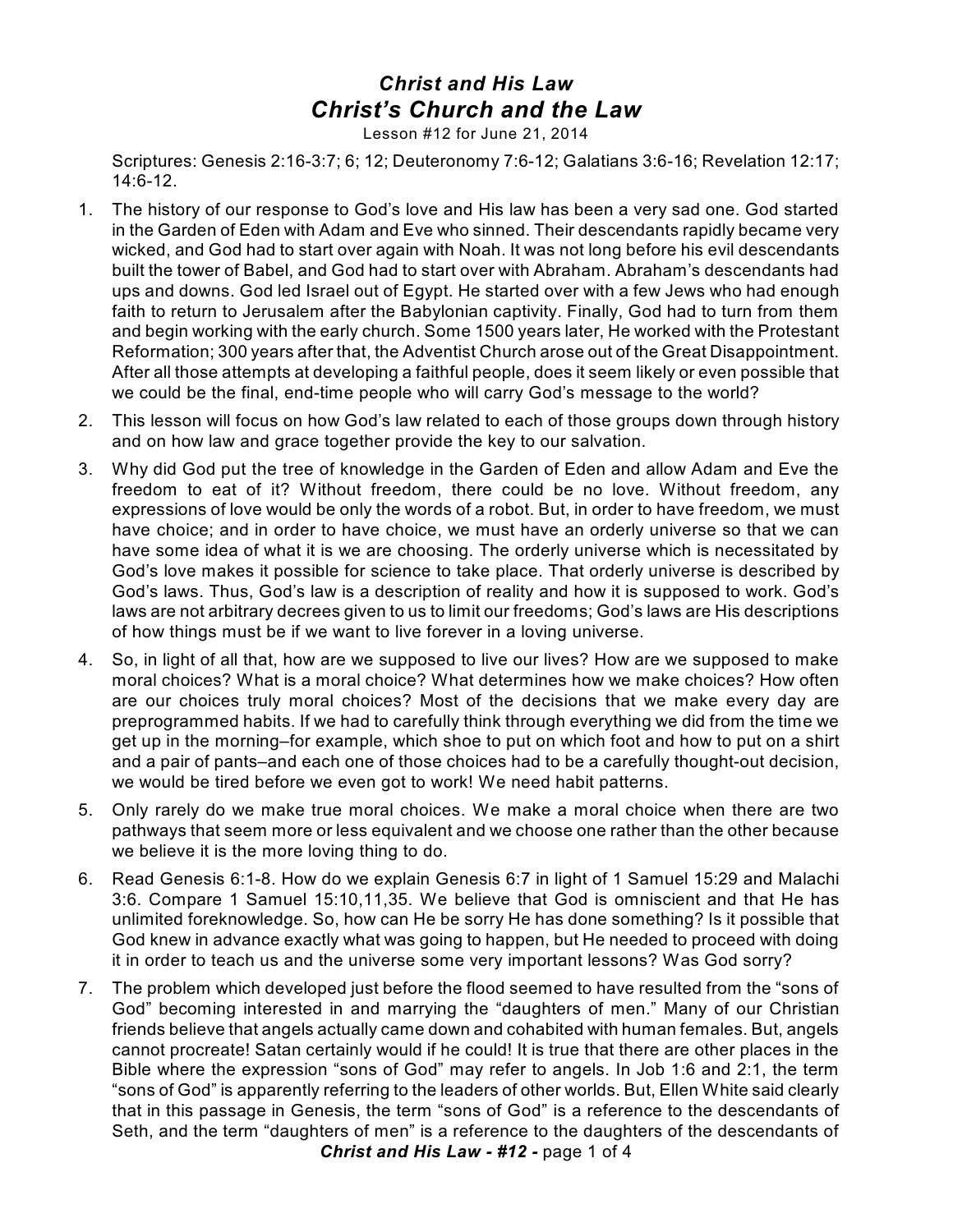Cain. (*Patriarchs and Prophets* 81.2; John 1:12; Romans 8:14) We see a very repetitious story. When evil gets mixed up with good, the evil almost always wins, and the good collapses.

- 8. But, at the end of history, the remnant spoken of in Revelation are supposed to stand firm and tall in the face of the worst evil that has ever occurred. Is that really possible this far from the tree of life?
- 9. What were the antediluvian people doing? They clearly turned from God and ignored His instructions. They did exactly what they felt like doing instead of doing what was right as God's law described it.
- 10. Read Genesis 6:9-11. Are we supposed to believe that Noah was sinless? What does the Bible mean when it says that Noah was blameless and walked with God? (Genesis 6:9) If he was blameless, why did he need the grace of God? Or, is this just a reference to the fact that he was dealing with a very gracious God? **The real question is: If you had been in God's position in the days of Noah, would you have just wiped out everyone and started over?**
- 11. So, what happened after the flood? Did Noah's family learn the lesson so well that they carefully instructed their descendants who carefully followed God's will? Of course not! It was not long before they were building the tower of Babel. (Genesis 11:1-9)
- 12. Notice these words from Ellen White.

Many of them denied the existence of God and attributed the Flood to the operation of natural causes. Others believed in a Supreme Being, and that it was He who had destroyed the antediluvian world; and their hearts, like that of Cain, rose up in rebellion against Him.—Ellen G. White, *Patriarchs and Prophets*, p. 119.

- 13. Read Genesis 12:1-3. Why did God pick Abram and promise him so much? Was Abram chosen just because he was the best man available at the time? We know much about the life of Abram/Abraham. We know about the times when he lied about his wife; but, we also know about his trust in God. He waited until it was seemingly impossible for Sarah to have a son; and then, God gave one. What was the relationship between Abraham and Melchizedek? Remember that Abraham lived at a time when there was no church, no pastor, no Bible, and no fellowship of any kind that might resemble a church. How did he maintain his relationship with God? Did God visit Abraham on a fairly regular basis? How much evidence do we have?
- 14. It is interesting to notice that the Egyptian pharaoh seemed to have some understanding of what was right. So did Abimelech in the land of Canaan. (Genesis 20:1-18; 12:10-20) But, in the final test, Abraham proved absolutely trustworthy. (See Genesis 22.)
- 15. Many scholars believe that the Ten Commandments as well as many of the other laws that Moses wrote down were really copied from Egyptian or Mesopotamian codes from earlier days. Is that true? A careful comparison between the former codes and the Ten Commandments as given by God to Moses show some very important differences. Those other codes refer to worshiping idols. By contrast, we know clearly that there is only one God. (Exodus 20:3; Deuteronomy 4:35,39; 7:9; Isaiah 43:10; 44:6; 45:5-6,21-22)
- 16. Particularly in the book of Deuteronomy, we get the message that God will bless us if we do what is right and curse us if we do what is wrong. (See Deuteronomy 28.) Is that the picture of God you have? Isn't that what the Pharisees believed? Isn't that what most of the Jews in Jesus's day believed?
- 17. Why did God choose the descendants of Abraham to be His special, chosen people–a "kingdom of priests and a holy nation"? (Exodus 19:5-6. Compare 1 Peter 2:9.) Why did He choose to send Jesus to live among them? Could it be that God needed to show the dangers of rigid keeping of the law as well as the results of flagrant disobedience?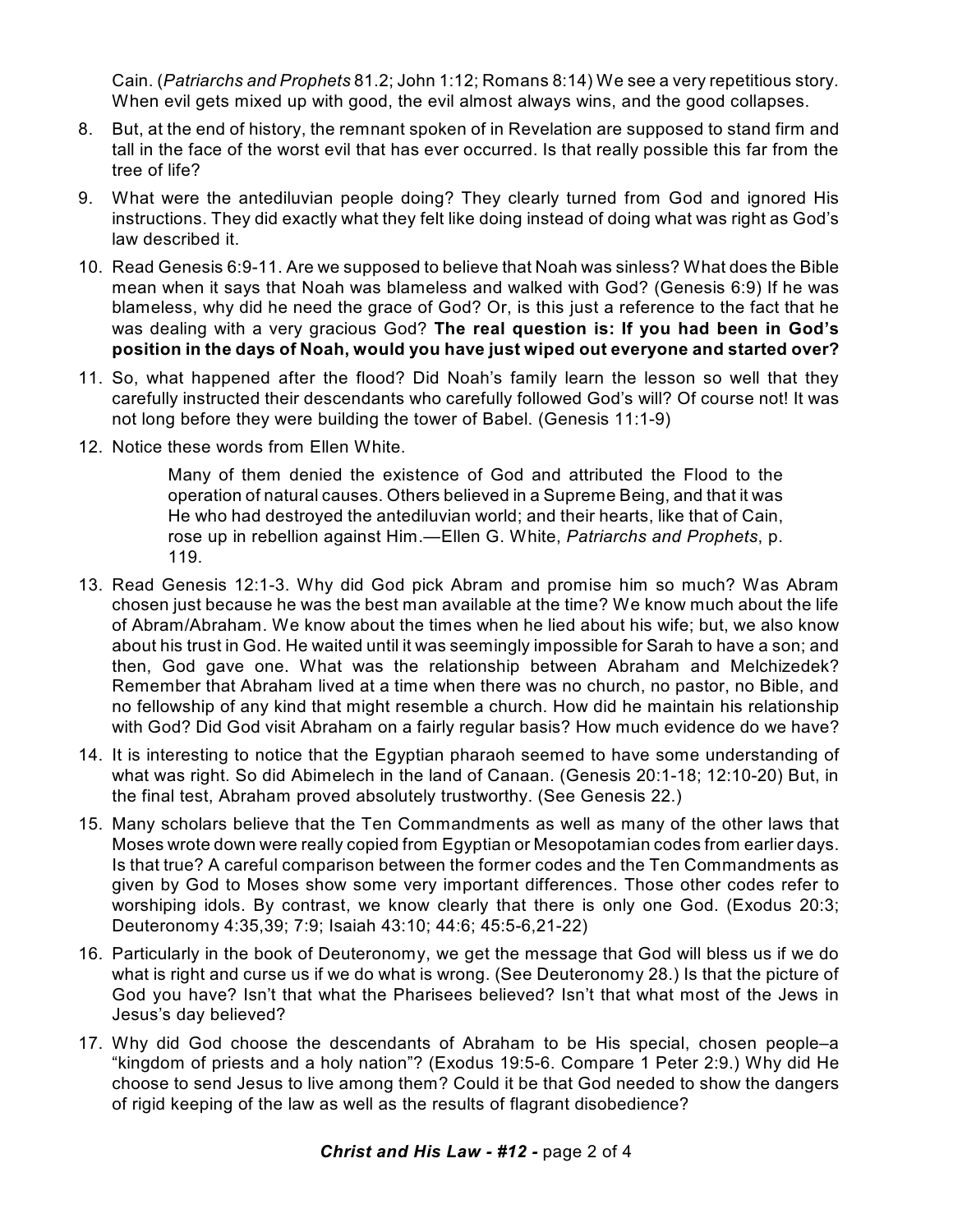- 18. Read Galatians 3:6-25. Clearly, Paul believed that the promise made to Abraham was a direct reference to the coming of the Messiah. As you probably know, many interpreters of the Bible believe that the promise to Abraham was a promise that God would give him many descendants as a faithful people down through the generations. So, where did Paul get the idea that the prophecy was specifically referring to Jesus Christ?
- 19. Abraham and Sarah certainly had to learn patience. Do we need to learn that lesson as well? God worked patiently with Abraham's descendants for nearly 1600 years. Finally, He had to turn from them as His only select group of people and work through His disciples and the Christian church to spread the gospel to the whole world. What was the church supposed to learn from the life and death of Jesus that would turn the whole world upside down? (Acts 17:6) While His first disciples seemed to have been inordinately successful in spreading the gospel, it was not long before Satan managed to turn things around. Slowly, the Christian church fell into what we call the Dark Ages. Are we turning the world upside down?
- 20. Eventually, leading up to and in the early 16<sup>th</sup> century, the Protestant Reformation took real root, and Christianity came alive again. But unfortunately, the followers of Luther and Calvin and other reformers seemed to have had a very difficult time going beyond their initial steps. Eventually, through the great religious awakening of the early 19<sup>th</sup> century, a group of people formed who would focus on the second coming of Jesus Christ.
- 21. Read Revelation 12:17 and 14:6-12. These are verses that should be very familiar to all Seventh-day Adventists. And what are the identifying marks of God's faithful people at the end of time? Clearly, they are expected to keep the commandments of God. They are also supposed to bear witness to the faithfulness of Jesus. They are supposed to be preaching the truth about God just as Jesus did. And we need to remember that to keep the commandments is to be truly loving. (Romans 13:8-10)
- 22. But, it is so easy to become legalistic about keeping the commandments. We need to remember that the best commandment keepers of all time crucified Jesus and rushed to get Him buried so they could get home to keep the Sabbath which was actually in honor of the One they had just crucified!
- 23. We now stand near the end of this earth's history. If we are to believe Revelation 14:6-12, the time has come for us to understand very clearly the messages of those three angels and in every way we possibly can to make those messages clear to the world around us.

The three angels of Revelation 14 represent the people who accept the light of God's messages and go forth as His agents to sound the warning throughout the length and breadth of the earth. Christ declares to His followers: "Ye are the light of the world." [Matthew 5:14] To every soul that accepts Jesus the cross of Calvary speaks: "Behold the worth of the soul: 'Go ye into all the world, and preach the gospel to every creature."' Mark 16:15. **Nothing is to be permitted to hinder this work. It is the all-important work for this time; it is to be far-reaching as eternity. The love that Jesus manifested for the souls of men in the sacrifice which He made for their redemption, will actuate all His followers.**—Ellen G. White, *Testimonies for the Church*, vol. 5, pp. 455.2- 456.0. [Content in brackets and bold type is supplied.]

The theme of greatest importance is the third angel's message, embracing the messages of the first and second angels. All should understand the truths contained in these messages and demonstrate them in daily life, for **this is essential to salvation.** We shall have to study earnestly, prayerfully, in order to understand these grand truths; and our power to learn and comprehend will be taxed to the utmost.—Ellen G. White, *Evangelism* 196. [Bold type is supplied.]